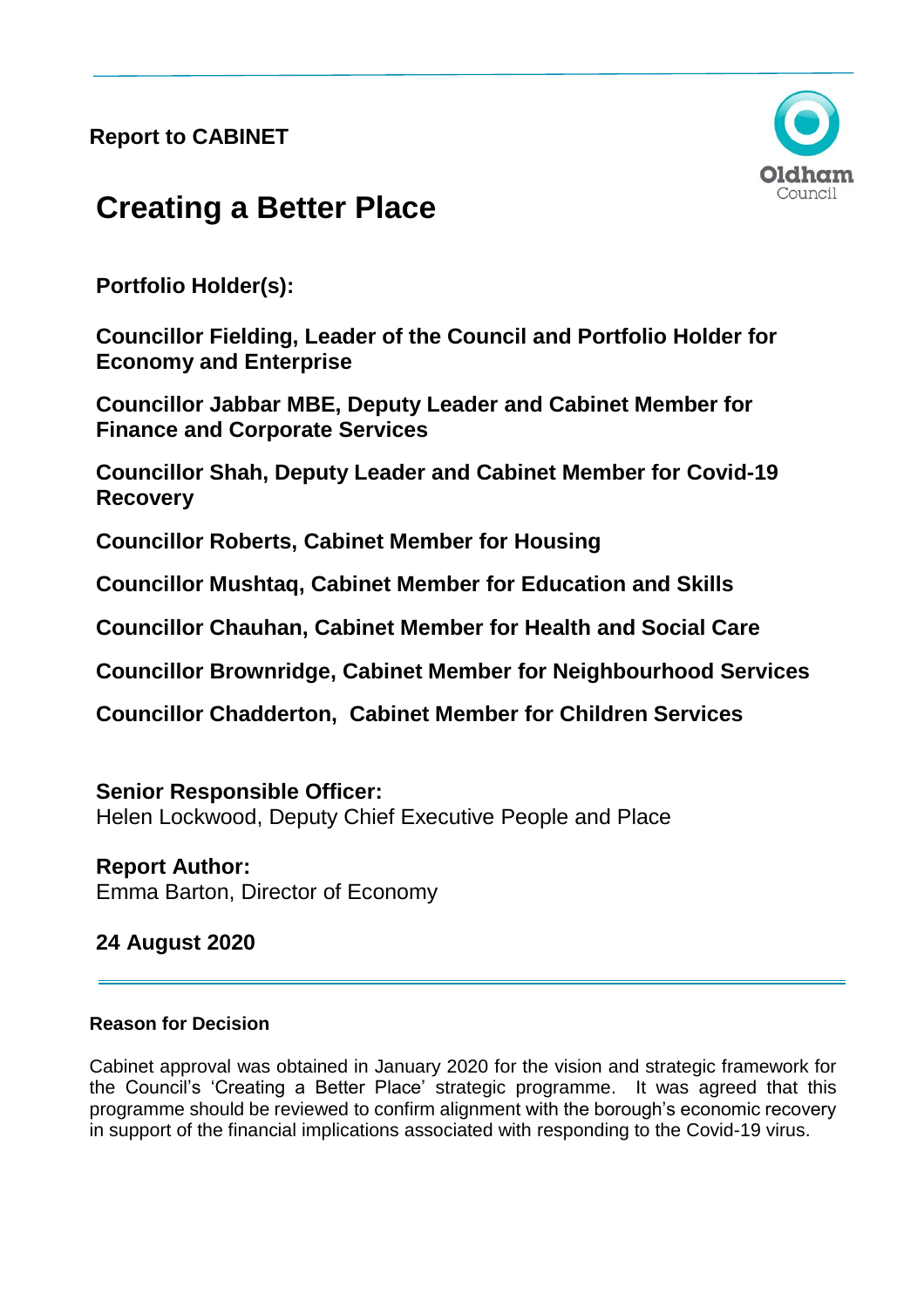# **Executive Summary**

'*Creating a Better Place*' sets out a comprehensive vision and strategic framework for the borough, which includes the Oldham Town Centre Vision, the Housing Strategy, and utilisation of the Council's corporate estate (land and property) to support development and open space requirements across the borough.

In light of the pandemic, the Council has had to respond with the provision of significant funding support to ensure the safety and welfare of Oldham's local communities. In addition, the national policy landscape changed significantly in March 2020 with the publication of a HM Treasury consultation setting out proposals for revising PWLB lending terms. Therefore, it was appropriate that the programme was reviewed to ensure that priorities were correct and that the projects supported economic recovery (post-covid). This report provides an overview of the review process and the findings, together with an update for the town centre vision following feedback from the local community, members and town centre businesses.

A set of principles were applied to the programme to check:

- *contribution towards performance targets for homes, jobs and apprenticeships*
- *business case development – risks, issues, opportunities, value for money*

The results and findings of applying these principles to the Creating a Better Place programme are outlined in this report with some projects needing to cease / stop / be cancelled (red), others needing to be reviewed / deferred / paused (amber), and others which were confirmed for acceleration (green) to support recovery plans. Some of the amber projects business cases are appended to this report for separate decisions about progression: details are contained in the part b reports.

Oldham Council is ambitious and bold and this remains unchanged following the review to support economic recovery across the borough and reinforces the importance of green open space in alignment with Council priorities to remain the Greenest Borough. Focus areas continue to include: creating 2,400 (previously 2,000) new homes for our residents with a range of different budgets and needs; the importance of creating 1,000 new jobs through regeneration is now associated with economic recovery, especially in light of the impact on redundancies caused by the pandemic; and, supporting and creating skilled pathways for 100+ new apprenticeships to help ensure residents of any age can learn new skills to help them secure the employment opportunities available across the economy. More than ever we need to ensure Oldham is a great place to visit with safety prioritised and with lots of family friendly and accessible places to go.

The review has provided an opportunity to think again about the Council's property portfolio as a catalyst for building new homes, creating job opportunities, re-skilling residents through new apprenticeship opportunities, and re-engaging communities and partners through property / estate co-location and collaboration. This strategic work also supports the Council's ambitions for inclusive growth, thriving communities and co-operative services, a further paper will be brought back to Cabinet for consideration when more work has developed to explore the possibilities of accelerating placed-based working across the five districts.

In the report considered by Cabinet in January 2020, Members will recall that the programme included £306m of priority schemes to deliver Creating a Better Place programme: in turn this generated c£10.5m revenue savings. Following the review, this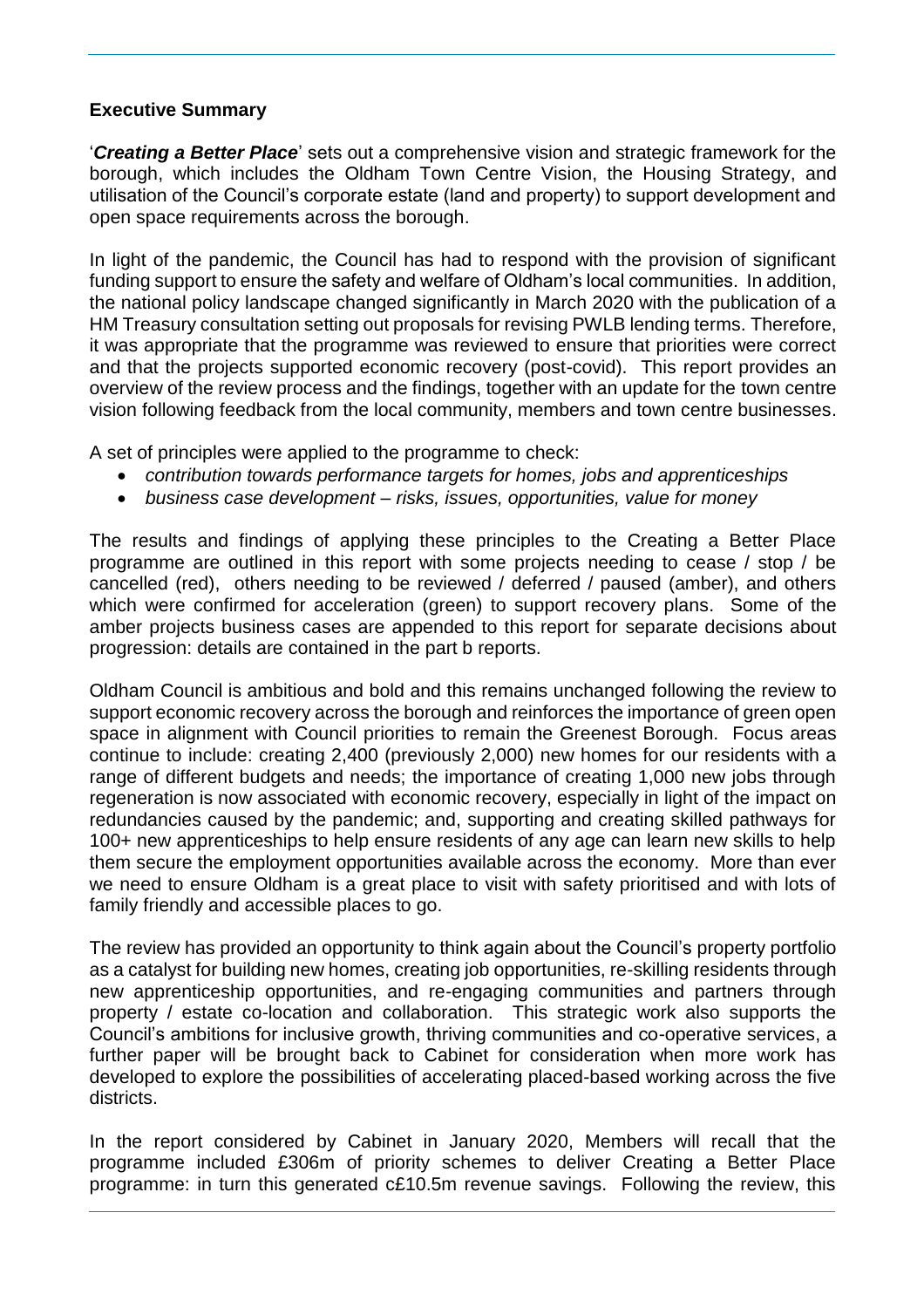report confirms the new capital allocation required to deliver the priority schemes for economic recovery has reduce by c£100m, but continues to generate revenue savings of c£8.5m.

Importantly, the review findings have confirmed that with a reduction on the capital programme, a reduction in the amount needed from prudential borrowing, the Council can still deliver the ambition while providing much needed savings to support the post-covid financial stability of the Council and future service delivery. The review and findings take into account external funding streams, which will continue to be targeted to support and enable project delivery, (ie Towns Fund, High Street Fund, Growth Deal).

# **Recommendations**

Cabinet Members are asked to approve:

- 'Creating a Better Place' as a revised comprehensive vision and strategic framework for the borough to deliver the ambition for regeneration, homes, jobs and skillspathways.
- the proposed amendments to the Council's capital programme to accelerate economic recovery and to accelerate the potential for contributing revenue savings to the Council's financial plans.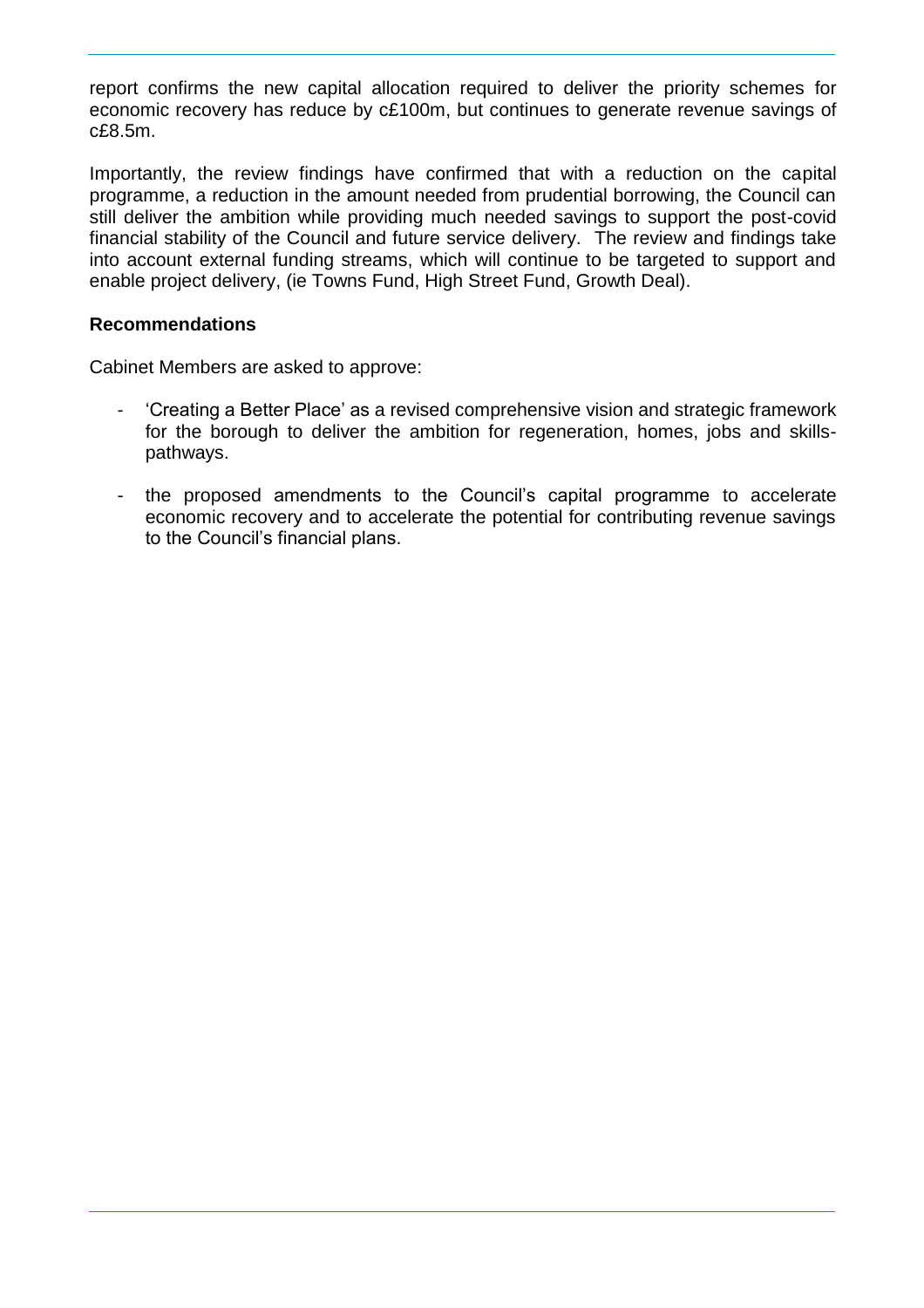# **Creating a Better Place**

# **1.0 Background:**

- 1.1 'Creating a Better Place' strategic framework was approved by Cabinet in January 2020 before the Covid-19 pandemic arrived in the UK.
- 1.2 Creating a Better Place focuses on building more homes for our residents, creating new jobs through town centre regeneration, and ensuring Oldham is a great place to visit with lots of family friendly and accessible places to go.
- 1.3 In light of the pandemic, the Council has had to respond with the provision of significant funding support to ensure the safety and welfare of Oldham's local communities.
- 1.4 This has resulted in a serious funding impact on the Council's financial plans, and therefore we are seeking comments and endorsement on the proposed review principles to consider whether:
	- the programme is able to respond to support the post-CV19 recovery plans,
	- the use of public capital funds is still justified, and
	- the original savings proposals are at risk or could be accelerated / enhanced in any way to reduce the demands and pressures being considered on service baseline budget allocations.
- 1.5 This report provides an overview of the programme, the review process and the findings, together with an update for the town centre vision and new priorities following feedback from the local community, members and town centre businesses about the importance of green open space and is in alignment with Council ambitions and covid recovery plans.

#### **2.0 Creating a Better Place**

- 2.1 The very best towns and cities around the world have one thing in common they are both people and quality focused. Quality of place is paramount to thriving communities and we want Oldham to be a place where people feel they belong, an exciting place where people can live, work and spend time. Quality design and attention to the public realm will be critical to this success.
- 2.2 Local authorities across the UK have been prioritising resources, (funding and services) to ensure local communities were supported since the start of the during the lockdown period. While the virus has not gone away, the country is starting to focus on recovery and as such Creating a Better Place programme was reviewed through the lens of accelerating economic recovery whilst coping with financial challenges. Importantly, the programme needed to continue to align with providing an inclusive economy, thriving communities and our cooperative agenda to deliver the ambition at scale and pace.
- 2.3 The ambition and vision is that .... we will be *'Creating a Better Place'…*
	- **… by building quality homes**
	- **… by providing opportunities to learn & gain new skills**
	- **… by providing opportunities to grow local businesses and create jobs**
	- **… by ensuring Oldham is the greenest borough**
	- **… by embedding sustainability, energy efficiency & low (zero) carbon**
	- **… by improving life-chances and the health / well-being of our residents and local communities**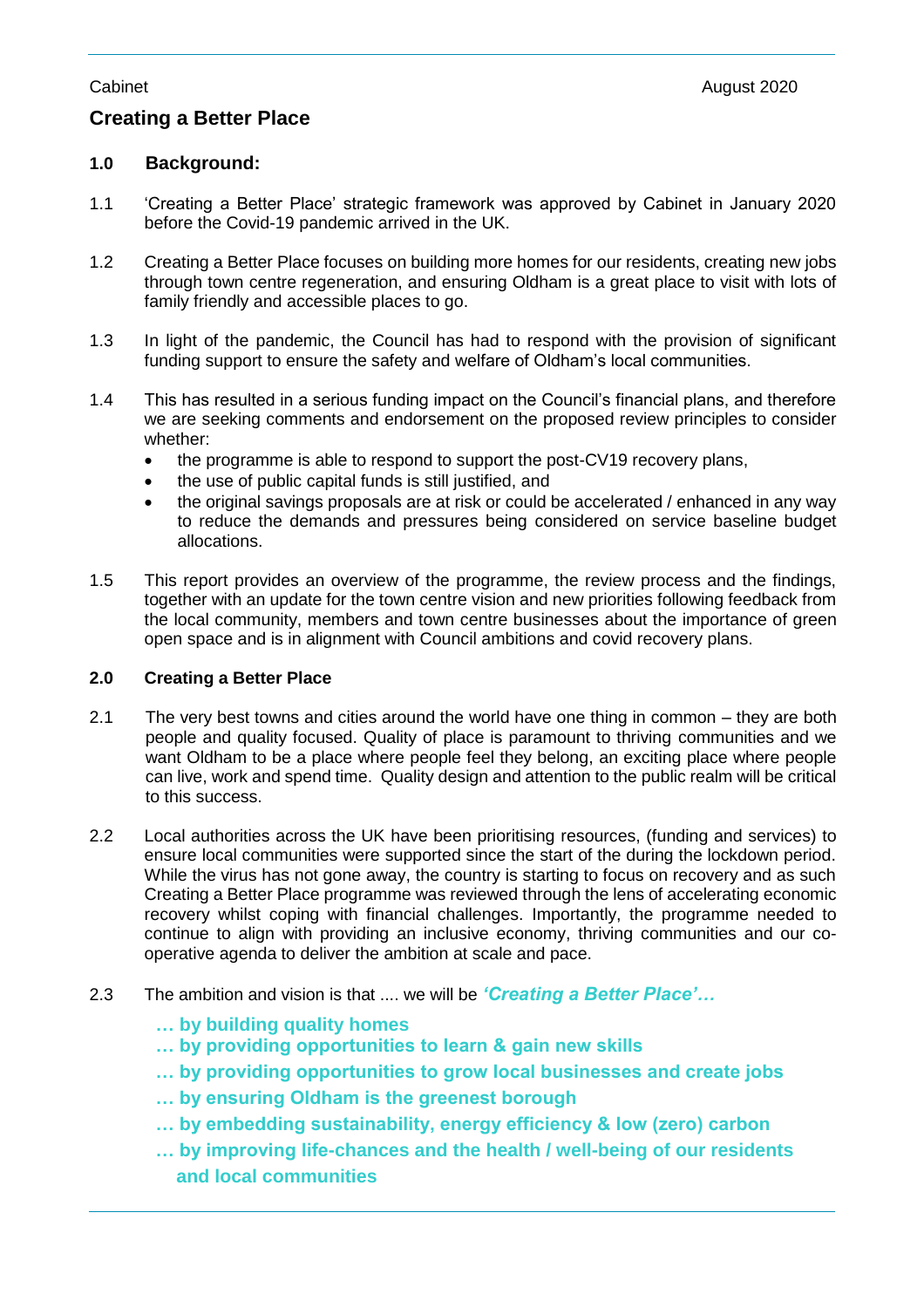#### **2.4 Housing Development**

With a new focus on economic recovery, alignment with ensuring Oldham meets its housing need continues to be of paramount importance. The review has provided opportunities to review additional brownfield sites in the town centre and across the borough to help bring forward these opportunities for housing development within the Greater Manchester's Plan for Homes, Jobs, and the Environment (a.k.a. Greater Manchester Spatial Framework (GMSF)), and Oldham's Local Plan.

Our aim is to provide a diverse housing offer that meets the needs of different sections of the population at different times in their lives. Our proposals go beyond numbers alone with a focus on the significant contribution a quality housing offer makes to quality of life. For example, helping an older person to meet their need for a smaller more manageable home which, with the right adaptions, can protect and enhance independence.

Oldham's Housing Strategy was approved at full council in July 2019. The Strategy highlights the priorities and needs for the borough and is supported by a robust delivery plan that sits behind it to enable its objectives to be achieved. The new Housing Strategy was developed in line with Oldham Plan, the GMSF and the Greater Manchester housing strategy. The strategy included a new Local Needs Housing Assessment to provide evidence- based insights into how the housing economy currently works, forecasts future needs and identifies gaps.

There are many projects identified in the delivery plan that accompanies the Housing Strategy - funding for the development and delivery of these projects and activities will be required to meet these strategic priorities. Various projects are detailed in Part B papers appended to this report.

#### **2.5 Economic Development**

With a new focus on economic recovery, alignment with GM strategies such as the GM Local Industrial Strategy and the emerging new Greater Manchester Strategy has allowed us to set out a new vision for Oldham town centre which recognises that the purpose of town centres is changing at scale and pace linked to the renewed purpose for town centre living, growing our own local economy, close to green open space and leisure activities.

The pandemic has seen national retailers close their doors and decisions made not to reopen, due to more residents choosing the shop on line for safety and convenience. This contributes to a cycle of disappearing shops, reduced visitor numbers and a potential rise in anti-social behavior. However, the changing focus on social enterprise, starting new business ventures, apprentice opportunities for work and skills development, and 'building back better' through development and construction employment opportunities is increasingly more important to ensure residents have access to paid work to support themselves and their families.

Our vision for Oldham town centre is aligned with national regional and local priorities by ensuring that it has a focus for everyone has a place to live, work, visit and enjoy. Our approach will see us strengthen the town centre by creating new homes, jobs and business opportunities. We are also looking to actively encourage more walking and cycling to the town centre by improving access routes and connectivity through a series of public realm improvements linked to the Local Growth Deal.

There are a number of further priority areas which will be developed, to continue to meet our ambitions for town centre living, employment creation, skills development, the green environment, green energy, accessible public realm, family friendly activities, enticing nighttime economy and enhanced safety / security are progressed to instigate the catalytic transformation of the town centre with the ambition for housing at its core. Various projects are detailed in Part B papers appended to this report.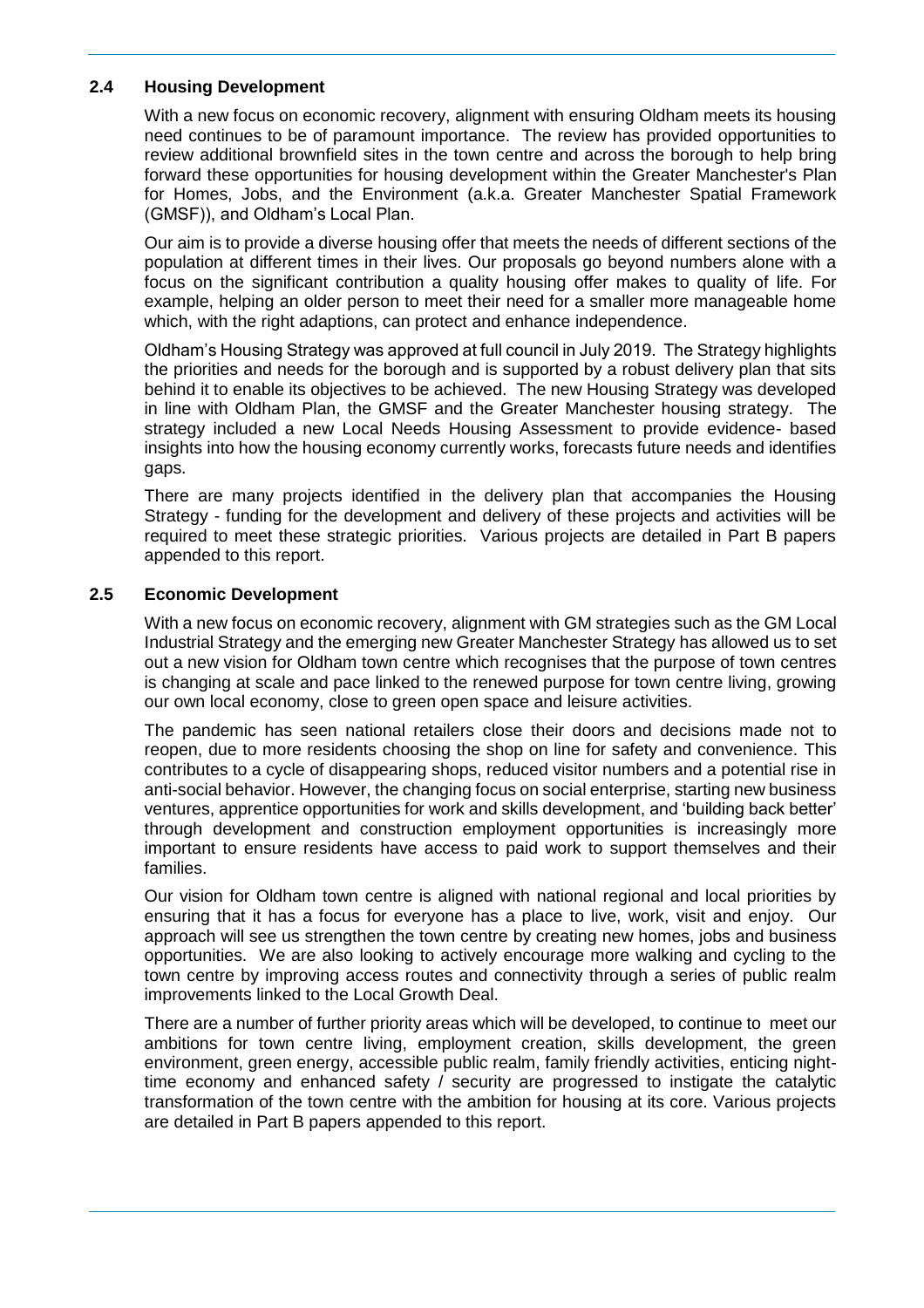# **2.6 Corporate Estate / Accommodation**

The pandemic saw instant / overnight changes to office requirements and commercial accommodation and a renewed reliance on technology. This is true for the Council too, and therefore provides an opportunity to holistically review land and property assets, Council owned across Team Oldham / public sector partners, to ensure that we can:

- ensure scrutiny of its own accommodation (in alignment with workforce reform and transformation) to ensure value for money and best utilisation for staff and services, especially as so many service now operate online or remotely;
- deliver against ambitions for energy efficiency;
- deliver against ambitions for public buildings to be carbon neutral;
- considers the views of Ward Members / Portfolio holders are considered as part of any proposal to declare an asset within the Council's Land & Property Portfolio as being surplus to the Council's operational requirements.

The Corporate Property Board (CPB) remains a new governance forum to support the strategic alignment and scrutiny of all property decisions / service activity going forward. The Board will comprise Directors of Finance, Legal and Economy, Deputy Chief Executive and Portfolio Holders for Covid Recovery, Finance and Corporate Services, and the Leader of the Council. A quorum of at least 3 members of the Board will be required to conduct business, including finance, economy and Member representation.

# **3.0 Investment Policy Changes**

- 3.1 In November 2019, CIPFA published guidance titled 'Prudential Property Investment' which included a response to an increasing trend for authorities to purchase property solely to make an investment return. The CIPFA guidance explains the provisions in the Prudential Code that relate to the acquisition of properties intended to make investment returns and confirms their implications in the light of growing activity and the changes to statutory guidance.
- 3.2 On 16 December 2019, Cabinet approved the Council's Commercial Property Investment Strategy (CPIS). This updated the original strategy approved in December 2017 and took full account of the CIPFA guidance published the previous month. The 2019 strategy was broadened to allow the Council to pursue alternative investments in areas such as equity, debt financing and green technologies to support the ambitions of the Creating a Better Place strategic programme.
- 3.3 The national policy landscape changed significantly in March 2020 with the publication of a HM Treasury consultation setting out proposals for revising PWLB lending terms. The document was a direct response to the NAO's report regarding local authority investment in commercial property. The Government wishes to continue providing PWLB loans to support local authority investment in service delivery, regeneration, and housing, without impinging on the powers and freedoms that Councils use to deliver local services in innovative ways. However, they want to strongly discourage the acquisition of investment property primarily for rental income (referred to as 'debt for yield' activity).
- 3.4 Given the additional financial challenges associated with the covid-19 response, this change in financial policy highlighted the requirement to review the whole programme, the use of capital and by association the future revenue implications.

#### **4.0 Review Principles**

- 4.1 As stated earlier, the Council's ambition has not changed, however it is intended that the revised programme will support post-covid recovery while supporting the financial challenges that have significantly increased for both capital and revenue.
- 4.2 The principles applied to the programme are as follows:
	- is the programme is able to respond to support the post-CV19 recovery plans,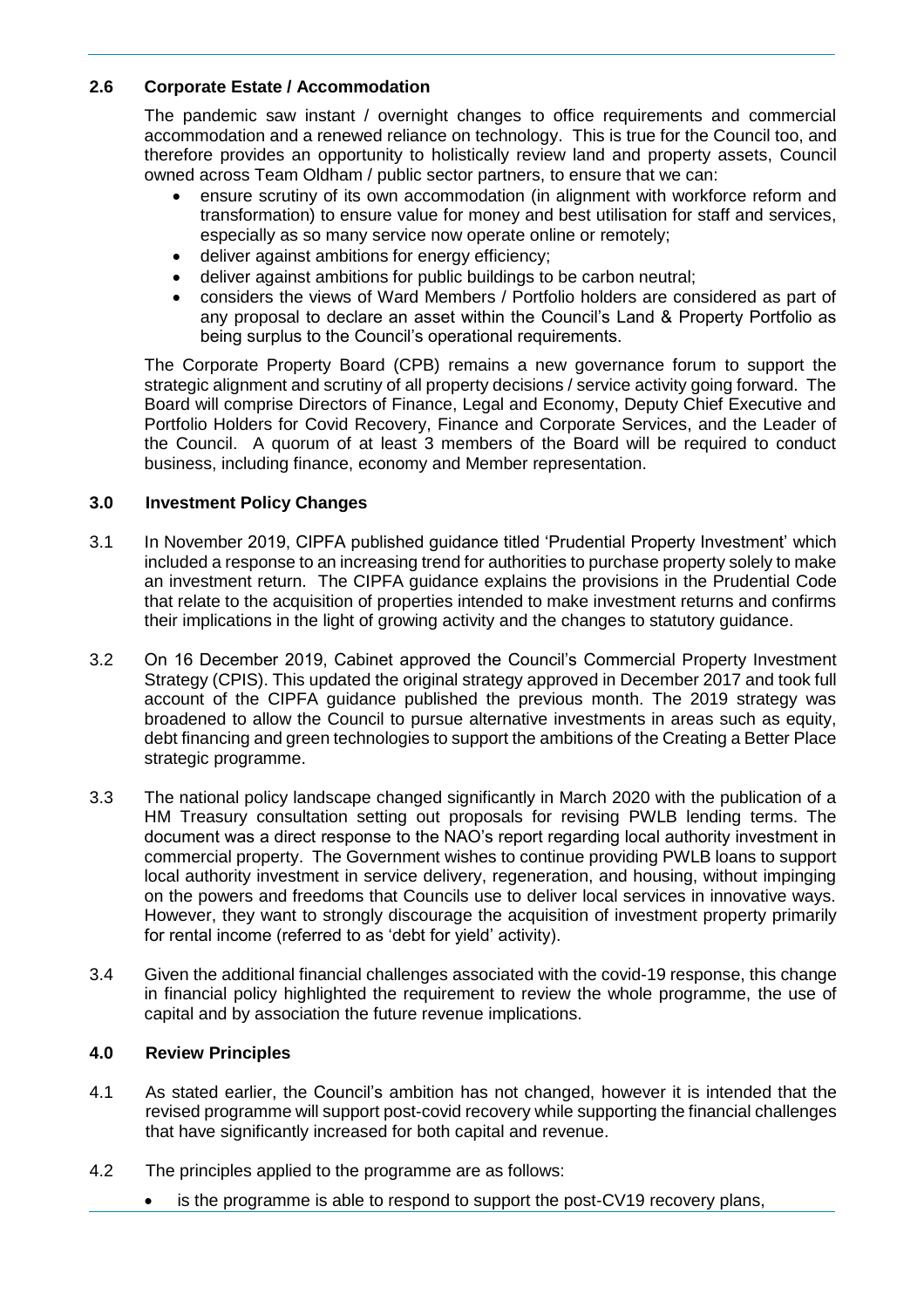- is the use of public capital funds is still justified, and
- are the original savings proposals at risk or could they be accelerated / enhanced to reduce the demands and pressures being considered on service baseline budget allocations.
- 4.3 The principles were considered and reviewed by the Corporate Property Board, the Community Wealth Building Board and PVFM Scrutiny Committee to help ensure all considerations were made and that the key parameters were being correctly reviewed and considered.

# **5.0 Review Findings**

### 5.1 **Project Implications for those within Creating a Better Place Programme**

5.1.1 Following the application of the principles above to each project within the Creating a Better Place programme, Red (stop / cease / abort), Amber (review, defer, pause) or Green (accelerate / proceed as planned) status was applied. The results are contained within the confidential part b reports.

# 5.2 **Financial Implications for Creating a Better Place**

- 5.2.1 In the report considered by Cabinet on 27 January 2020, the programme included £306m of priority schemes to support the delivery of the vision for the Creating a Better Place programme. When taking account of the wider capital strategy (approved by Council on 26 February 2020) including previously approved property schemes, the gross value of the programme rises to £375m.
- 5.2.2 The review of Creating a Better has reduced the value of the programme by c£100m.
- 5.2.3 The delivery profile for the revised savings target is heavily dependent on the profile for the design and delivery of the revised programme. As many schemes are in the early stages of development it is likely that savings will be delivered towards the end of the current Medium-Term Financial Planning period.
- 5.2.4 It is important to note that the revised savings estimates contained in this report are indicative at this stage. If the proposed approach contained in this report is approved, more detailed project specific information, feasibility and business case details will be presented as required.
- 5.2.5 As there are many interdependencies between the various themes and work programmes, decisions will need to be made holistically, in alignment with the Council's Medium-Term Financial Strategy and Capital Programme. More detailed project specific information, feasibility and business case details will be presented in due course to demonstrate the additional savings potential and viability.

#### **6.0 Consultation**

- 6.1 Extensive consultation has taken place over the last 48 months through the development of the Greater Manchester Spatial Framework. More in-depth consultation and engagement has taken place on the Town Centre Vision (refresh), the Housing Strategy, and more recently the Locality Asset Review (linked with the One Public Estate work), these latter documents are now formally adopted.
- 6.2 Consultation and engagement work took place with stakeholders, partners, Council teams and services, elected members, public sector organisations and different voices from our local communities to help clearly define regeneration ambitions, and to ensure that a vision was in place that was alignment with national, regional and local strategic priorities.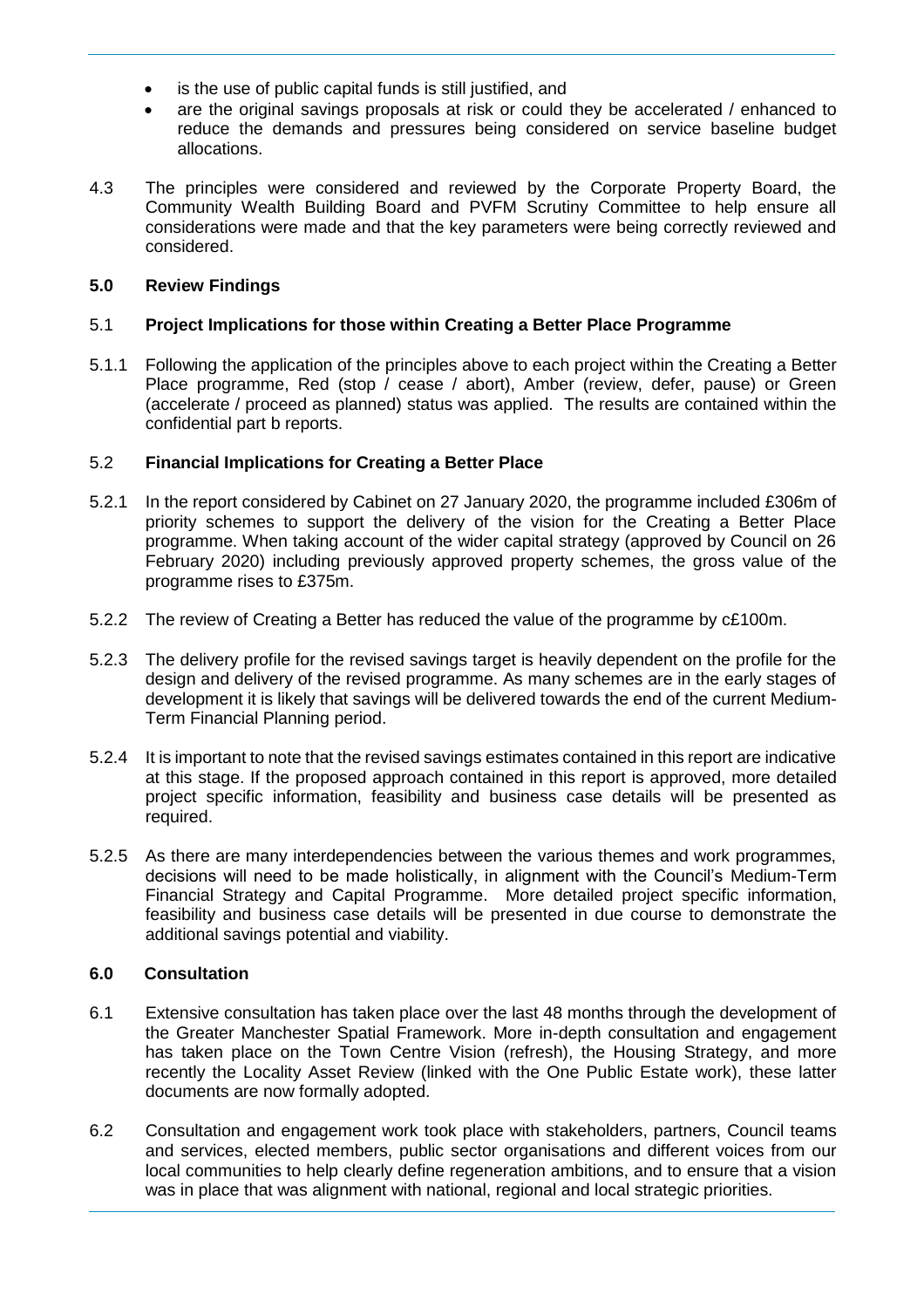- 6.3 Portfolio Holders have been consulted on the findings, and both staff and elected members have been engaged throughout this process to allow ideas and suggestions to be fed into the review work.
- 6.4 Project consultation will take place at the applicable time in conjunction with standard practice for project development / planning application considerations.

#### **7.0 Executive Summary of Appendix documents:**

**'**Creating a Better Place' strategic framework was approved in January 2020, before the Covid-19 (CV19) pandemic arrived in the UK. Creating a Better Place focuses on building more homes for our residents, creating new jobs through town centre regeneration, and ensuring that Oldham is a great place to visit with lots of family friendly and accessible places to go.

In light of the pandemic, the Council has had to respond with the provision of significant funding support to ensure the safety and welfare of Oldham's local communities. This has resulted in a serious funding impact on the Council's five-year financial plans, and therefore approval was obtained to review 'Creating a Better Place' to reconsider whether the programme was able to respond to support the post-CV19 recovery plans, whether the use of public capital funds was still justified, and whether the original savings proposals were at risk, or could be accelerated / enhanced in any way to reduce the demands and pressures being considered for directorate and services' baseline budget allocations.

**This section of the report summarises the various documents appended to this report, some of which relate to designated "amber" projects which require a decision on progression.** 

#### 8.1 **Appendix A: Creating a Better Place - Equality Impact Assessment (EIA)**

Creating a Better Place is Oldham Council's vision and strategic framework which includes the Town Centre Vision, Housing Strategy 2019 and the updated Medium-Term Property Strategy. The overall impact of the strategy is assessed as a positive. Full EIA is appended to this report (Appendix A).

Whilst Creating a Better Place itself is inclusive and supports equality and good relations, it will be appropriate to undertake EIA's on individual actions or projects, which are implemented to support the overall aims and objectives of the strategy.

The Housing Strategy delivery plan is managed and tracked including its impact through the Strategic Housing Partnership. Oldham's Street Charter and links to the Town Centre Vision is managed and tracked by the Street Charter Working Group and Creating a Better Place project and board meetings.

#### 8.2 **Appendix B: Oldham Museum and Archive Project (OMA) Key decision ref: ES-11-20**

OMA has been in development for a number of years and was approved to go out to tender for construction just before the lockdown earlier this year.

This report sets out considerations for the progression of this high-profile scheme in light of the post-CV19 recovery, as it provides options for progressing proposed capital works and service delivery outcomes (revenue impact). Each option sets out service implications and opportunities, the capital and revenue assumptions, construction cost, risk, benefits and programme implications.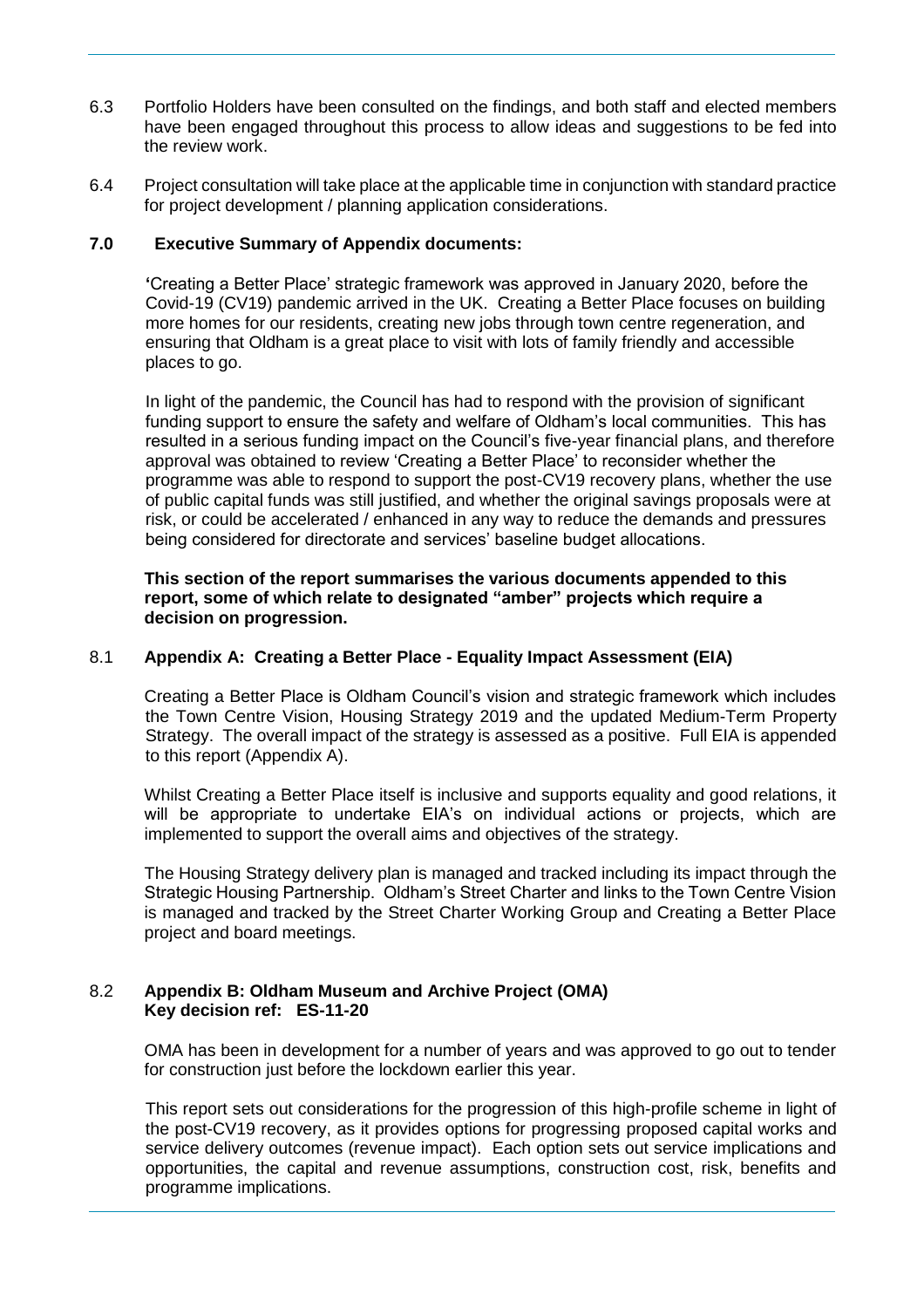The project was assessed against the principles of the Creating a Better programme review, and was originally within the 'red' cancel / stop category. However, due to the strategic ambition and public awareness, it was been escalated into the amber category for further consideration by Cabinet. Details for this project are appended in the Part B decision paper.

#### 8.3 **Appendix C: Wrigley Head Solar Farm Key decision ref: FCS-05-20**

In terms of the Council's 2025 carbon neutrality target, Wrigley Head Solar Farm was being explored to help reduce the Council's carbon footprint. Obviously, the energy generated by the solar farm would constitute a greater proportion of the Council's electricity demand if the organisation successfully employs other measures such as energy efficiency programmes and buildings disposal / redevelopment – it was originally envisaged that there would be significant scope for this through the Creating A Better Place.

The project was assessed against the principles of the Creating a Better programme review, and was originally within the 'red' cancel / stop category. However, due to the strategic ambition and alignment with the Green New Deal, it was been escalated into the amber category for further consideration by Cabinet. Details for this project are appended in the Part B decision paper.

# 8.4 **Appendix D: Town Centre Vision Update**

These are unprecedented times and the full impact on Oldham Town Centre is not yet fully known, but the Covid-19 pandemic will mostly likely alter and possibly displace aspects of the town centre following further increases in online shopping behaviours. However, assumptions need to be made in relation to the challenges facing the town centre, especially in terms of visitor experience, night time economy, family friendly culture and connectivity between sites to help ensure the town centre vision supports a new wave of place-making and post-covid economic recovery.

The 'Creating a Better Place' review has provided opportunities to review additional brownfield sites in the town centre and across the borough to help bring forward opportunities for housing development. Simpson Haugh were commissioned to review a number of key Council owned sites with a view to considering additional housing capacity and density within the town centre boundaries.

The new vision for the town centre is appended in the Part B papers, which incorporates details about the proposals for green open space to complement a diverse housing offer that meets the needs of different sections of the population at different times in their lives with access to local services, shops, employment and skills/training centres.

#### 8.5 **Appendix E: Town Centre Phase 3 Update Key Decision Ref: ES-10-20**

This report has been provided to seek approval to proceed with a key town centre project which will help support economic recovery and will enhance access to jobs, skills and services. Details for this project are appended in the Part B decision paper.

#### **9.0 Financial Comments**

9.1 Financial information is contained within the restricted reports appended to this report. (Andrew Moran)

#### **10.0 Legal Services Comments**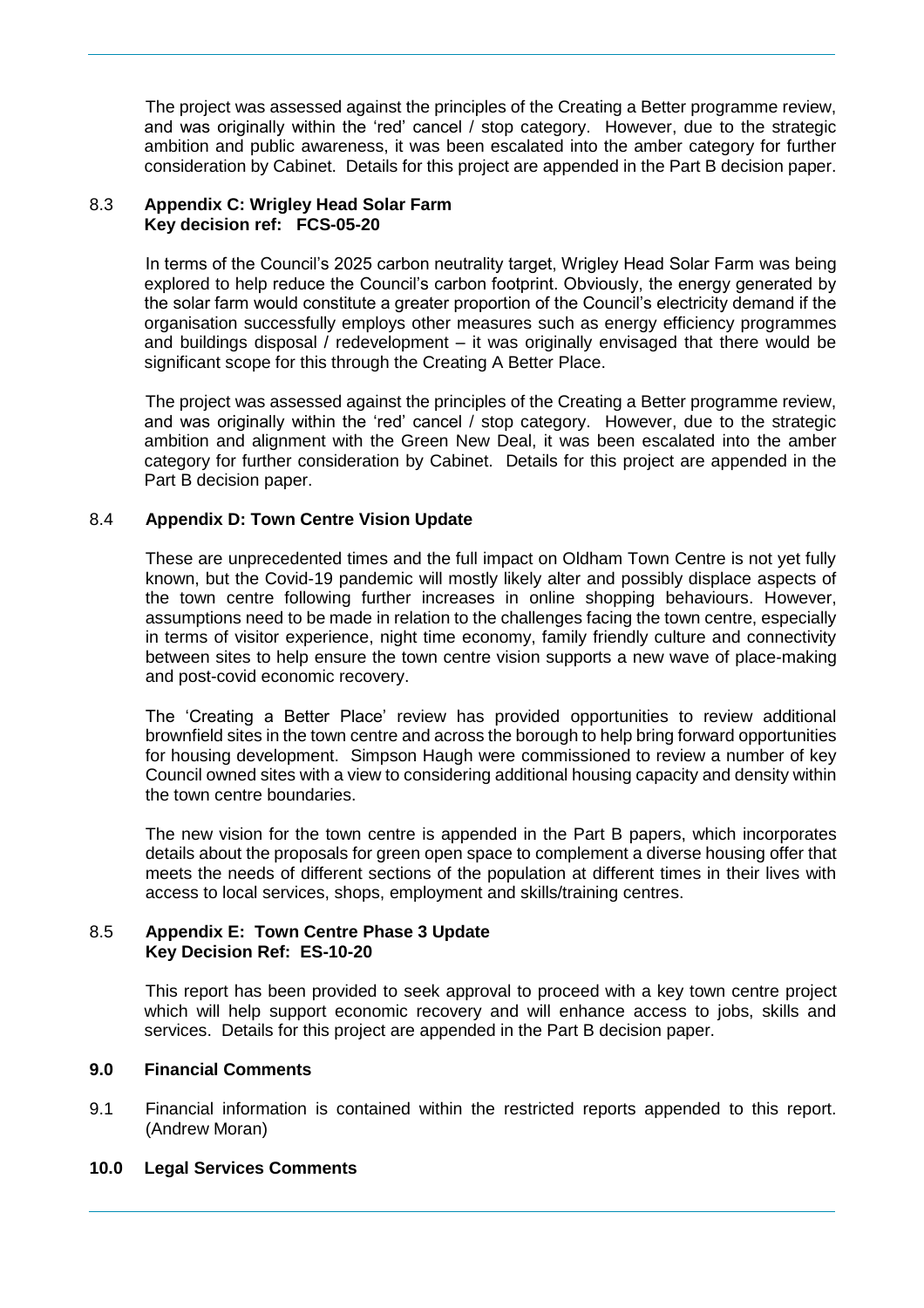10.1 All legal information is contained within the restricted reports appended to this report. (Rebecca Boyle)

# **11.0 Co-operative Agenda**

11.1 The revised programme, the new vision, direction and approach provides numerous opportunities to support the development of a Co-operative Borough both through how decisions are taken and the engagement of key partners, service providers and communities in this; and the creation of new opportunities for development that includes more co-operative businesses. (Jonathan Downes)

#### **12.0 Human Resources Comments**

12.1 None identified at this time. (Adele Savage)

#### **13.0. Risk Assessments**

13.1 All risk information is contained within the restricted reports appended. (Mark Stenston)

#### **14.0 IT Implications**

14.1 None identified at this time. (Chris Petrie)

#### **15.0 Property Implications and Health & Safety**

15.1 All property information is contained within the restricted reports appended. (Peter Wood)

#### **16.0 Procurement Implications**

16.1 All procurement information is contained within the restricted reports appended to this report. (Dan Cheetham)

#### **17.0 Environmental and Health & Safety Implications**

17.1 Creating a Better Place is an essential transformational element in achieving these environmental targets and wider economic regeneration objectives such as building the green economy. (Andrew Hunt)

#### **18.0 Equality, community cohesion and crime implications**

18.1 There has been a detailed stage one Equality Impact Assessment completed for the Creating a Better Place programme. Colleagues in Policy have reviewed this document and have provided feedback. At the heart of the projects contained within this programme there is the desire to enhance to community cohesion and promote equality. (Sarah Whittle)

### **19.0 Equality Impact Assessment Completed?**

19.1 Appended to the restricted report. (Gail Aspinall)

#### **20.0 Key Decision**

- 20.1 Yes
- **21.0 Key Decision Reference (for Creating a Better Place)**